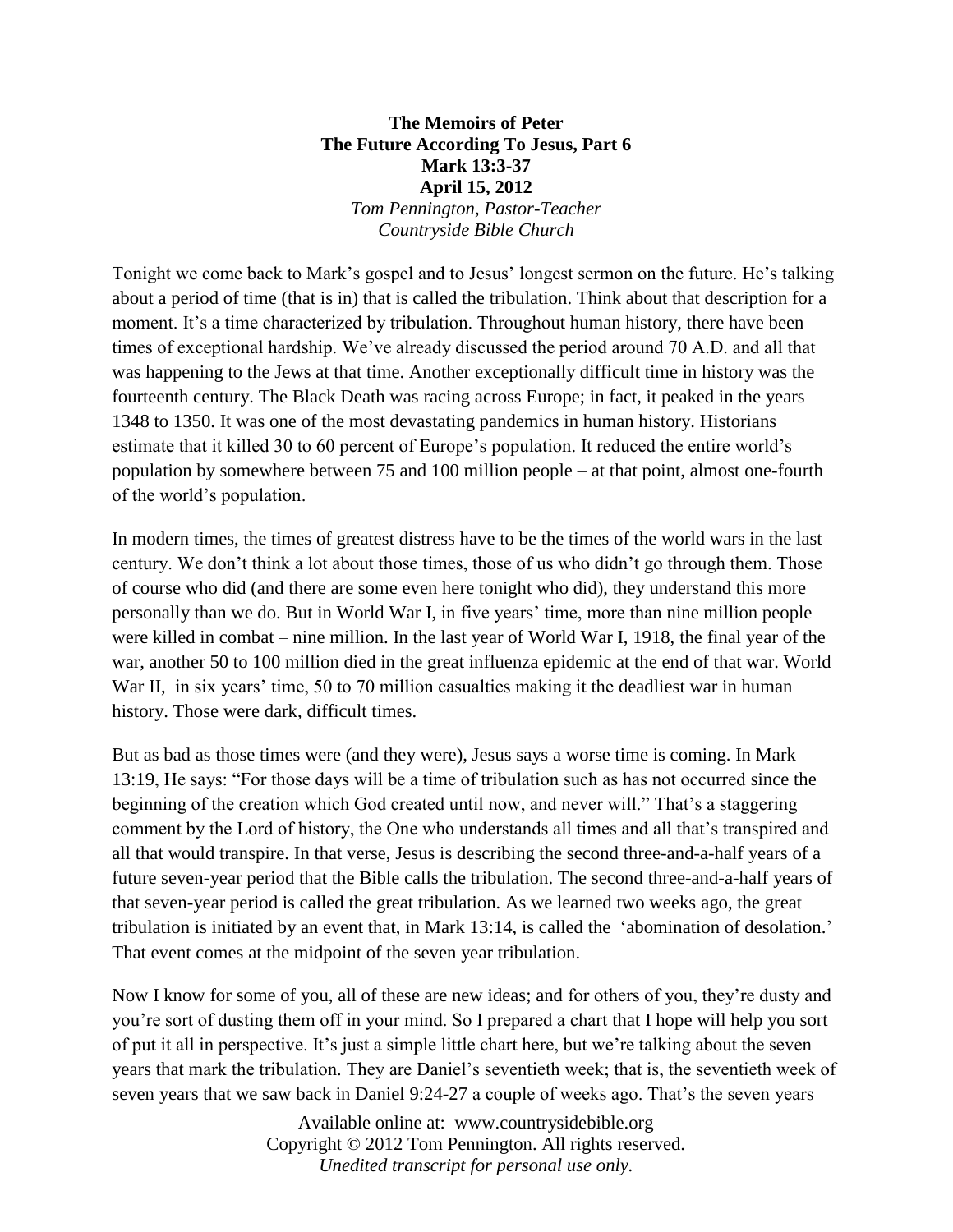we're talking about. The rapture occurs sometime before this seven-year period initiates. There may be a gap between the rapture and the tribulation period of a short time. We don't know; we're not really told. Nowhere is the rapture immediately connected to the beginning of the tribulation period. We are told, however, what does initiate this seven-year period. Paul tells us in 2 Thessalonians 2 that the day of the Lord cannot come until the man of sin is revealed – this world leader of incredible power and incredible evil – the antichrist. He will be revealed and he will initiate a covenant with the people of God according to Daniel chapter 9. That initiates this seven-year period. Now the first three-and-a-half years of this period of time overlaps (if you want to overlap and see what happens during that time, it's) the first five seals in the book of Revelation. You can read those and understand them. Here in Mark in the sermon on the Olivet Discourse, it's Mark 13:5-13 called the beginning of birth pangs. That is what is transpiring during the first three-and-a-half years of this seven-year period.

Now we mark it at its halftime, at its midpoint, because we're told to do so. In Daniel chapter 9, we were told that at the middle of the seven-year period (at the three-and-a-half year point), the man of sin, this world leader, will break the covenant that he made. And he will do something that Daniel calls 'the abomination of desolation.' We'll talk a little more about that as we review that from last week in a few minutes. That is in Mark chapter 13:14. So you see how Mark lays out over this seven-year period.

The second half of the seven-year tribulation is called the great tribulation because the intensity of all that's transpiring really gathers significantly. During this second three-and-a-half years, seals six and seven from the book of Revelation occur, the seven trumpet judgments and the seven bowl judgments. If the first half of this seven-year period is called the beginning of birth pangs, the second half is hard labor. And it comes to its culmination at the end of the seven-year period with the second coming of Jesus Christ - and that is in Mark 13:24-27. And so you see how Mark overlays with Daniel's seventieth week and with Revelation as well to some extent. Alright, so I hope that gives you, at least, a general mental picture. Seven years divided at threeand-a-half years – the seven year begins with the man of sin being revealed (2 Thessalonians 2), making a covenant with Israel. And in the middle of that seven-year period, he breaks that covenant. And he does something called the 'abomination of desolation,' and that ushers in the second half of this terrible period of time culminated by the second coming.

Now it is that second half (from the midpoint to the end of the seven-year period) that Jesus is discussing in the passage we're looking at in Mark 13. Again, just to give you an overview of the passage in Mark's account of the Olivet Discourse, here's how it organizes. In verses 5 to 13, you have the beginning of birth pangs. That's from Christ's ascension to the midpoint of the seven-year tribulation. Throughout human history, those things occur that are described there (earthquakes, natural disasters, etc.), but they come to their real intensity – they're Braxton Hicks, if you will, contractions throughout history, but during the first three-and-a-half years of the tribulation, they are the beginning of the real birth pangs. Then you have in verses 14 to 23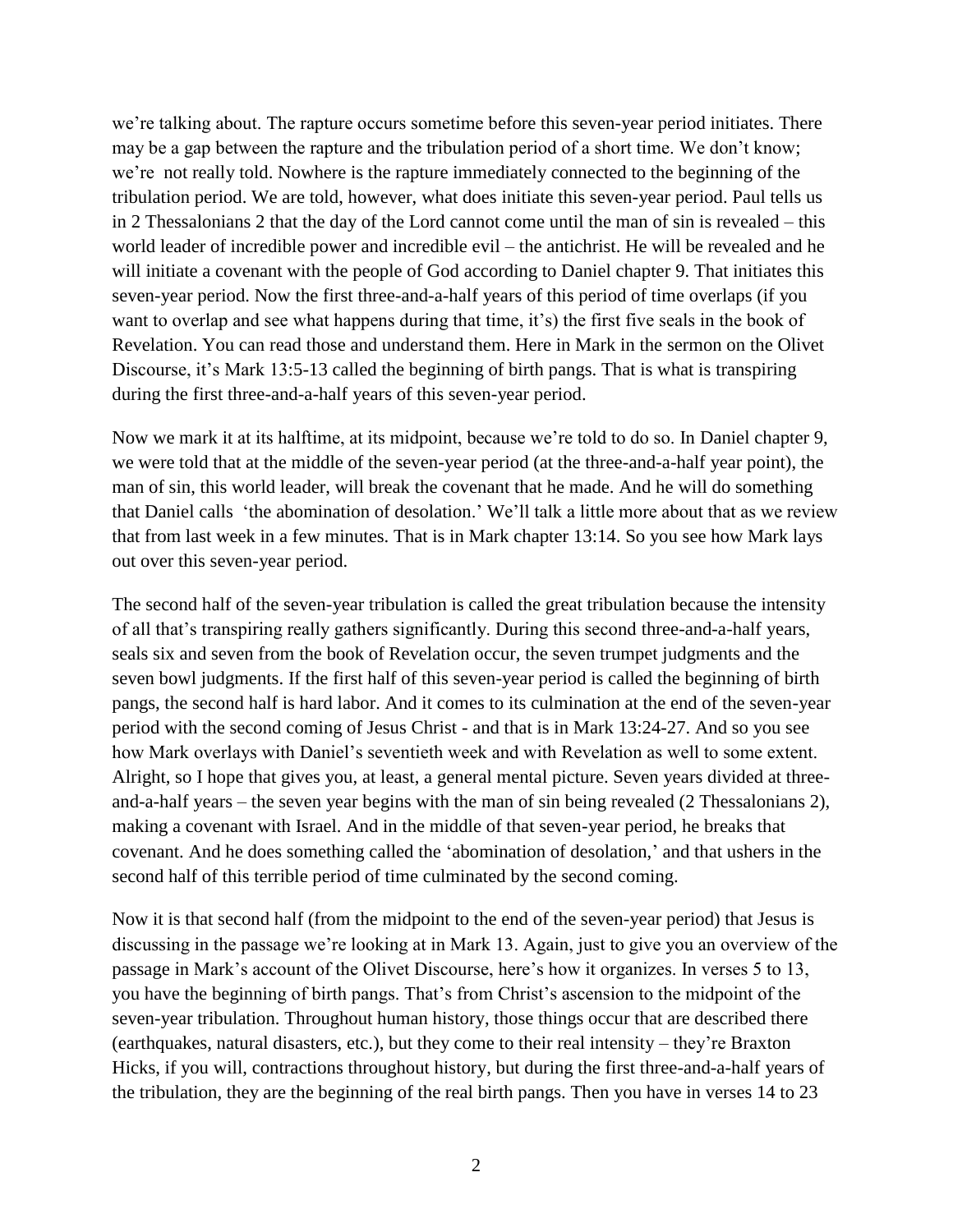the great tribulation. That describes the time from the midpoint of the tribulation to the end. In verses 24 to 27, the second coming; and then He ends in verses 28 to 37 with an exhortation to those who are listening to Him.

So, so far we have studied this – the beginning of birth pangs, verses 5 to 13. Those birth pangs include false Christs, prophets and predictions, war, natural disasters, intense persecution, and the gospel going global and reaching all the nations on earth. That's what will happen from the ascension of Christ throughout history, but all of those things will occur in more intense fashion in the first three-and-a-half years of the tribulation period.

Now two weeks ago, we began our study of the second part of this sermon – the great tribulation from verses 14 to 23. Again, these verses describe the final three-and-a-half years. Keep that in mind as we read them together. You follow along. Mark 13:14:

But when you see the ABOMINATION OF DESOLATION standing where it should not be (let the reader understand), then those who are in Judea must flee to the mountains. The one who is on the housetop must not go down, nor go in to get anything out of his house; and the one who is in the field must not turn back to get his coat. But woe to those who are pregnant and to those who are nursing babies in those days! But pray that it may not happen in the winter. For those days will be a time of tribulation such as has not occurred since the beginning of the creation which God created until now, and never will. Unless the Lord had shortened those days, no life would have been saved; but for the sake of the elect, whom He chose, He shortened the days. And then if anyone says to you, 'Behold, here is the Christ'; or, 'Behold, (He is here) He is there'; do not believe him; for false Christs and false prophets will arise, and will show signs and wonders, in order to lead astray, if possible, the elect. But take heed; behold, I have told you everything in advance.

Those final three-and-a-half years of the tribulation Jesus says will be the worst time in the world's history – not primarily because of what God's enemies will do (although that will be bad) and not because of what the antichrist will do (although that, too, will be horrific). It will be the worst three-and-a-half years in human history because of what God will do. So let's look at what Jesus says will transpire during that final three-and-a-half years of the future seven-year tribulation. The beginning of the birth pangs is over and now hard labor begins.

So what about this second part of the tribulation? Let's look, first of all, at how it's initiated. It is initiated by the abomination of desolation. Now we looked at this in some detail a couple of weeks ago when we went back to Daniel, but let me just review with you. Verse 14 says: "When you see the ABOMINATION OF DESOLATION standing where it should not be (let the reader understand)…" Matthew tells us that whatever this abomination of desolation is, it is standing in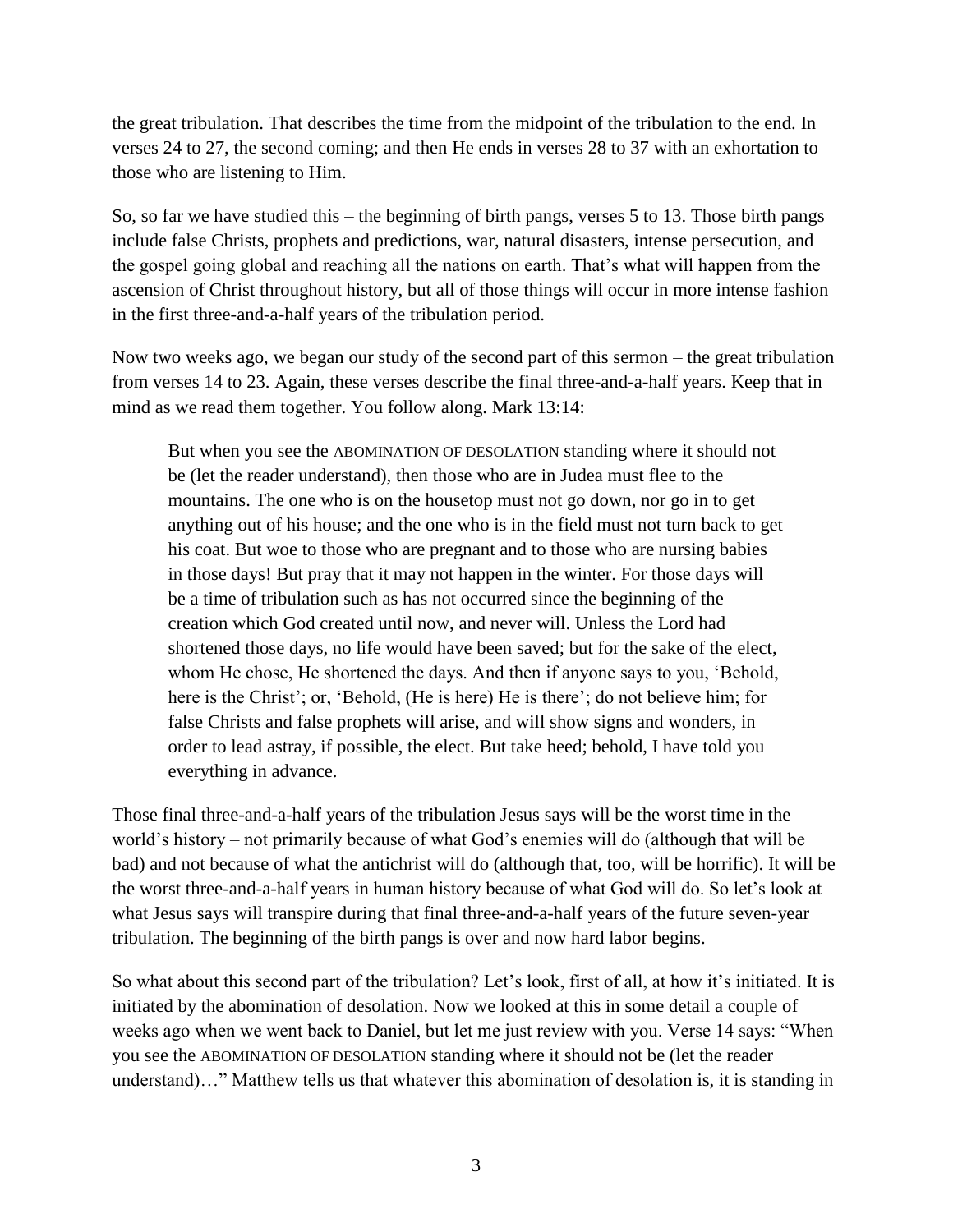the holy place in the temple and it's what was prophesied by Daniel. Those are two very important pieces of information that Matthew gives us.

Now the phrase 'abomination of desolation' occurs three times in Daniel. He says it was what Daniel prophesied. Three times that phrase occurs in Daniel – in the passage we looked at (Daniel 9:27) which is describing this period of time, in 11:31 and 12:11. Now Daniel 11:31 is very helpful because Daniel 11:31 describes something that's called an abomination of desolation, but that had already transpired by the time of Christ. If you study the context of Daniel 11 (if you have a good study Bible, you check it out), you will discover and conclude that the phrase is used there of a man named Antiochus Epiphanes. Antiochus Epiphanes lived in the second century before Christ. In 163 B.C., Antiochus Epiphanes polluted the altar in Jerusalem by sacrificing a pig on it. And then he forced the priest to eat the meat from that pig. And then he placed on the altar of burnt offering a statue (an image) of Zeus and commanded that it be worshipped (one of the Greek gods). Now that's what the abomination of desolation was in Daniel 11:31. We know that. So that helps us understand the others. It's obvious that Daniel 9:27 is not talking about what Antiochus did because Christ said in His time it was still future. But whatever this future pagan leader will do must be like what Antiochus Epiphanes did in 163 B.C. He will do something in the holy place of the rebuilt temple in Jerusalem that will be utterly disgusting and repulsive to God and to His people.

Now you can find out a little bit about what those things are in these texts. We've already looked at Daniel 9. There we're told that he causes the sacrifice to cease in connection with this abomination of desolation; the same thing is said in Daniel 12. But I want you to turn to 2 Thessalonians because here the picture becomes a little clearer of what this abomination of desolation is – this thing that is abhorrent to God that ruins the temple. That's the idea of the abomination of desolation. It is abominable to God and it ruins, it desolates the place of worship of the true God. Now look at 2 Thessalonians 2:3:

Let no one in any way deceive you, for the day of the Lord… (That's what he's talking about, the day of the Lord has not come. You've been told that, you've been shaken from your composure or disturbed by a message you received (maybe a letter that purported to be from Paul), to the effect that the day of the Lord has not come.) Let no one in any way deceive you, for it will not come (here's what initiates that period) unless the apostasy comes first, and the man of lawlessness is revealed, the son of destruction (Now what is this future man going to do? Verse 4.) He will oppose and exalt himself above every so-called god or object of worship, so that he takes his seat in the temple of God, displaying himself as being God.

Now you see how this same phrase, 'abomination of desolation,' could be used of Antiochus in 163 B.C. because of what he did in desecrating the temple and having a false god be worshipped,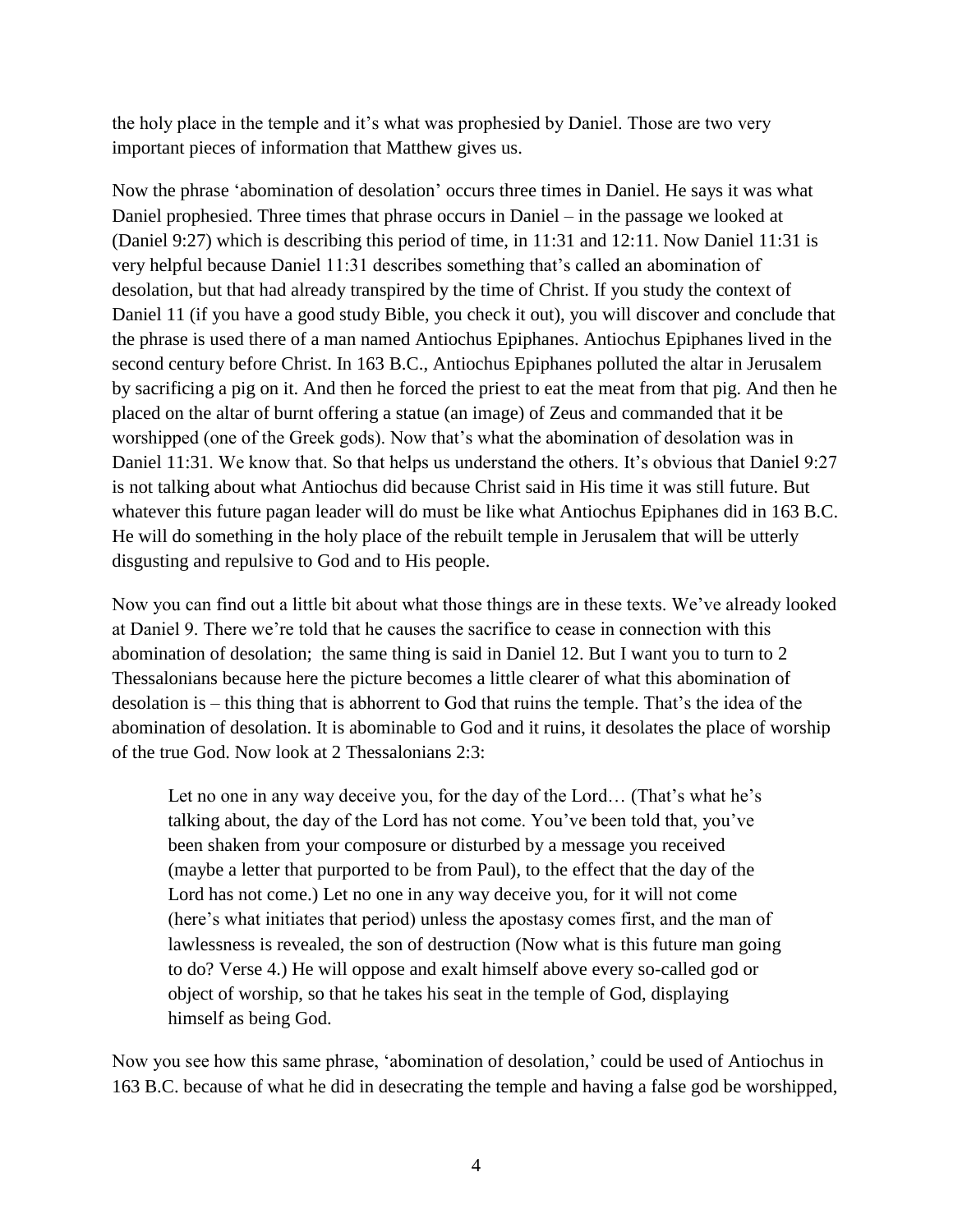and what this man will do in the future. It's like in kind. That's the abomination of desolation. So then a future world leader who is called the man of lawlessness (or the man of sin in some translations, called the antichrist in Revelation) will, at the beginning of Daniel's seventieth week, make a seven-year covenant with the nation Israel. At the midpoint of that seven-year period, he will break that covenant and will cause the sacrifices at the rebuilt temple to cease. And he will apparently erect an image of himself and call for worldwide worship. Now when this man first appears as a world leader, the seven-year tribulation begins. Paul says the day of the Lord, that period when God unleashes His fury, cannot begin until the man of lawlessness is revealed. When, at three-and-a-half years, he breaks his covenant and he desecrates the temple in Jerusalem, the great tribulation begins.

Now before we leave this first point, let me settle an important question. How do we know that the events described in Mark 13, verses 14 and following happen at the end of history? There are those who say: 'No, this, this happened early. This happened in 70 A.D. This happened in other times.' How do we know that it happens at the end of history? Well, there are several ways, but let me show you one. Look at Mark 13:26: "Then (after all these things happen, then) they will see the Son of Man coming in clouds with great power and glory." Matthew is even clearer. Listen to Matthew. Here's Matthew 24:29:

But immediately after the tribulation of those days the sun will be darkened, and the moon will not give its light, the stars will fall from the sky (probably a reference to, to meteors), and the powers of the heavens will be shaken. And then the sign of the Son of Man will appear in the sky, and all the tribes of earth will mourn, and they will see the Son of Man coming on the clouds of the sky with power and great glory.

"Immediately after the tribulation of those days" – we're talking about the end.

Alright, so the great tribulation will be initiated by the abomination of desolation – by a future world leader who stops the sacrifices at a rebuilt temple in Jerusalem and who erects (according to Paul in 2 Thessalonians 2) an image of himself to be worshiped.

There's another thing Jesus tells us about those final three-and-a-half years. He says they will be marked by the persecution of Israel. In fact, this period of time is referred to by Jeremiah as the time of Jacob's distress. Here's Jeremiah 30:7: "Alas, for that day is great, there is none like it; and it is the time of Jacob's distress (or, as some translations have it, 'the time of Jacob's trouble'), but he will be saved from it (in the end)."

Now look back at Mark 13: 14: "When you see the ABOMINATION OF DESOLATION standing where it should not be (let the reader understand), then those who are in Judea must flee to the mountains." Jesus tells those who are His followers in Israel at that time: 'Run. Run for your life. Run for the mountains. And run immediately – don't pause, don't hesitate in any way.' In fact,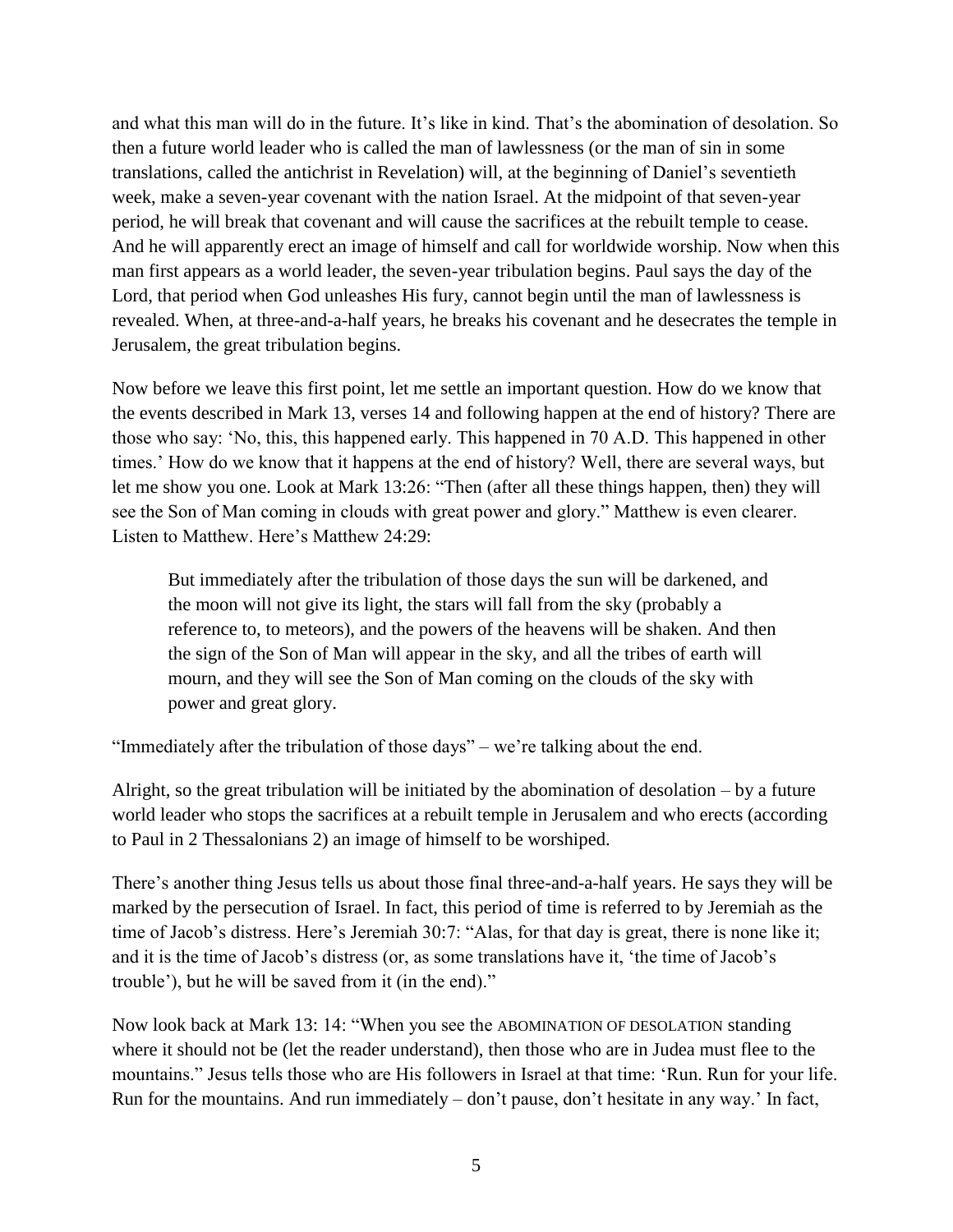look at verse 15: "The one who is on the housetop must not go down, or go in to get anything out of his house…" In ancient times and even some places today in the Middle East, homes were built with flat roofs. Most of the year, that area served as a cool, late afternoon outdoor room. You had a little fence or some sort of wall around it and it was a wonderful place for your family to go. Usually it was accessed by an outdoor set of stairs up the outside wall of the home that led up to this rooftop. It was used for meals; that's where Peter was sleeping, you remember, when he had the vision in Acts 10. It was used for prayer times, for naps, for relaxation. It was used for a variety of things. It was like an outdoor room. They were ahead of their times, right? Typically as I said, there were stairs on the outside wall of the home that led up to this rooftop room. Jesus says if you're alive when the man of sin breaks his covenant, when he sets up the abomination of desolation in the temple, and you're on your rooftop when you hear the news, run down your stairs and don't even think about taking time to go into your house and gather a few belongings – just run.

Verse 16: "…and the one who is in the field must not turn back to get his coat." Again, this would have been a common image in an agricultural society. If you worked your own fields or if you worked for another, in the morning as you got up, because [there is] very low humidity, much like southern California, you go out in the morning and the air is cool, even during the summer, and so you would have worn your cloak, your outer cloak as the day began. But as the sun came up and as the heat of the day increased, you would have taken that outer coat and you would have laid it down somewhere on one corner of a field and continued your work. Jesus says if you hear the news of the abomination of desolation while you're working in the field, don't even go back across the field to collect your coat, even though you might wish you had it that night. You better run.

Now for various reasons, Scripture tells us that in that day many Jewish people will decide not to run. They won't listen to Jesus' advice. Others will try to run, but will run unsuccessfully. The antichrist and his forces will slaughter two-thirds of the Jewish nation. You can read about this in Zechariah 13:8-9. The third who survive (according to that text) will apparently have already embraced their God in the Messiah in response to the preaching of the gospel in the first half of the tribulation period. You read about this in Revelation 7. You remember, in response to those evangelists that are sent out, the 144,000:

After these things I looked, and behold, a great multitude which no one could count, from every nation and all tribes and peoples and tongues, standing before the throne and before the Lamb, clothed in white robes, and palm branches were in their hands. (And there's some discussion between John and one of the elders about who these are.) And he says: 'These are the ones who come out of the great tribulation, and they have washed their robes and made them white in the blood of the Lamb.'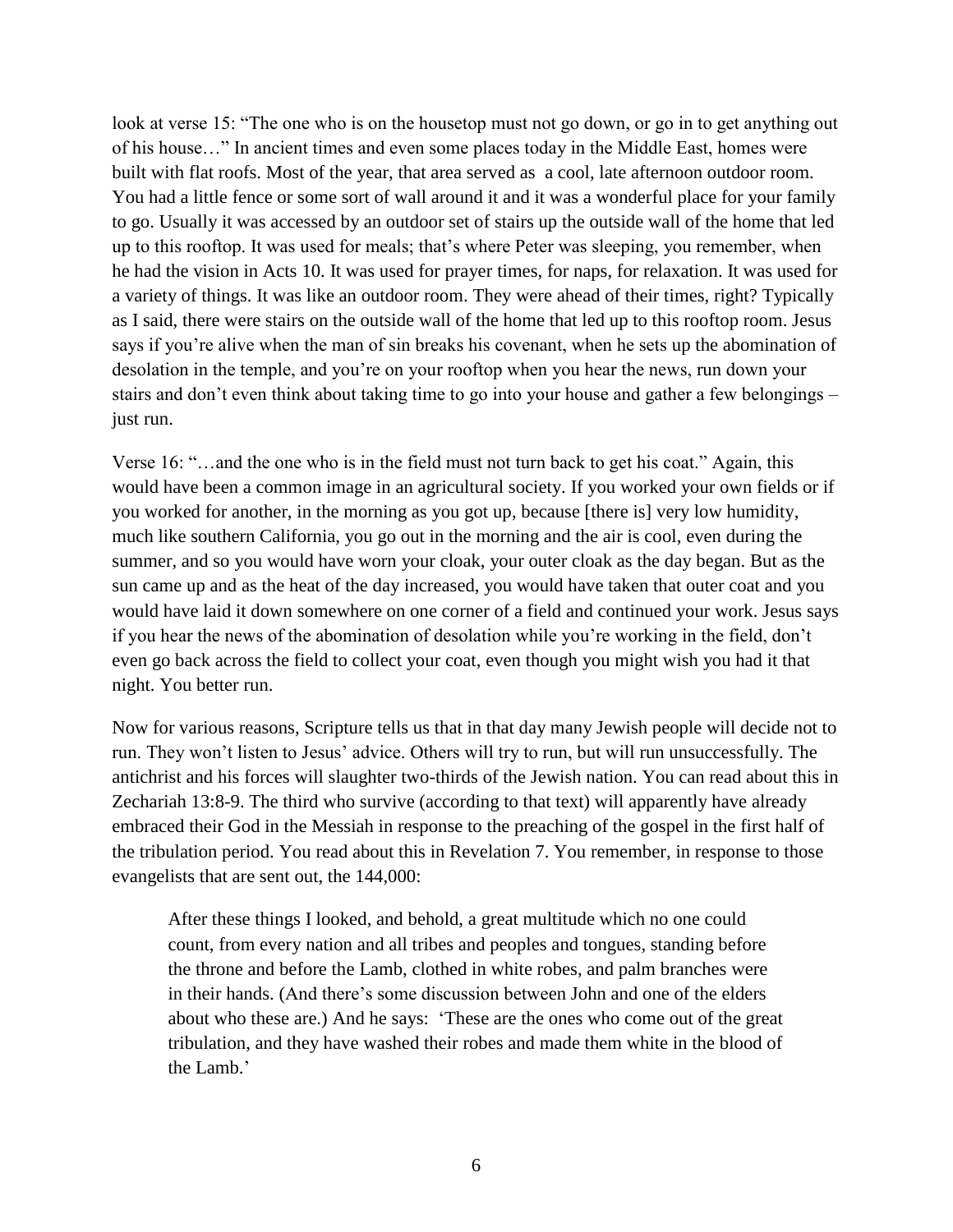These are those who came to faith during the tribulation period and were martyred.

John tells us that the beast is at war with the saints. That world leader will be at war with the saints. And his system, his religious system, is described as a woman who is drunk with the blood of the saints and with the blood of the martyrs of Jesus. There will be incredible persecution of Israel, and especially of those who come to faith in Jesus. So these new Jewish believers will need to run. And they will heed Jesus' warning here in Mark and Matthew's gospel and they will run. And God will providentially protect them – you can read about it in Revelation 12:13-14. In that text, Israel is compared to a woman – one who gave birth to the Messiah and she is somehow (that remaining third that survived) is somehow given divine assistance to survive the onslaught of antichrist. They are given wings, and we don't know exactly what that means but divine assistance.

As Jesus contemplates those days when antichrist sets up the abomination of desolation in the temple, notice what He says in verse 17: "But woe to those who are pregnant and to those who are nursing babies in those days!" Here you see the compassion of our Lord. He's deeply concerned about those women who will be pregnant or nursing at that time. And, and I think His concern is because of a couple of things; obviously because the child which would normally be a source of joy is going to make it more difficult for these women to run, to flee for their lives. As D. Edmond Hiebert writes in his commentary: "The time would turn the joy of motherhood into a pathetic handicap." The other, of course, reason to be seriously concerned about these women is, as history would say: 'If they're caught, then it would not go well for them or for their children.'

Verse 18: "But pray that it may not happen in the winter." Those Christians alive and in Judea at that time should pray that the circumstances in which they have to flee will not be unnecessarily harsh and difficult. Matthew adds "pray that it's not on the Sabbath." That's not because it would be sinful for them to travel on the Sabbath, but because they would open themselves up to being stopped or even punished for breaking the Sabbath. "Pray that it's not in winter" – winter could create problems in two ways. Obviously, the weather at night can be very cold in Israel, and the winter is their rainy season. That means that all the streams and the creeks would be filled with water and potentially even overflowing, making travel much more difficult. So Jesus says pray that those hardships are not there.

You know, just as an aside, I think it's interesting that Jesus urges Christians of that time to pray about the weather. Obviously, it reminds us that the weather is under the personal and constant care of God as He superintends the natural laws that He's put in place. But it also reminds us that God, at times, changes the weather and its patterns in response to the prayers of His people. The most graphic example of course is the prayer of Elijah in the Old Testament when he prayed that it would not rain and it didn't, and he prayed that it would, and it did. But I think God responds to the prayers of His people as well, even if we're not Elijah. In north Texas in just three months,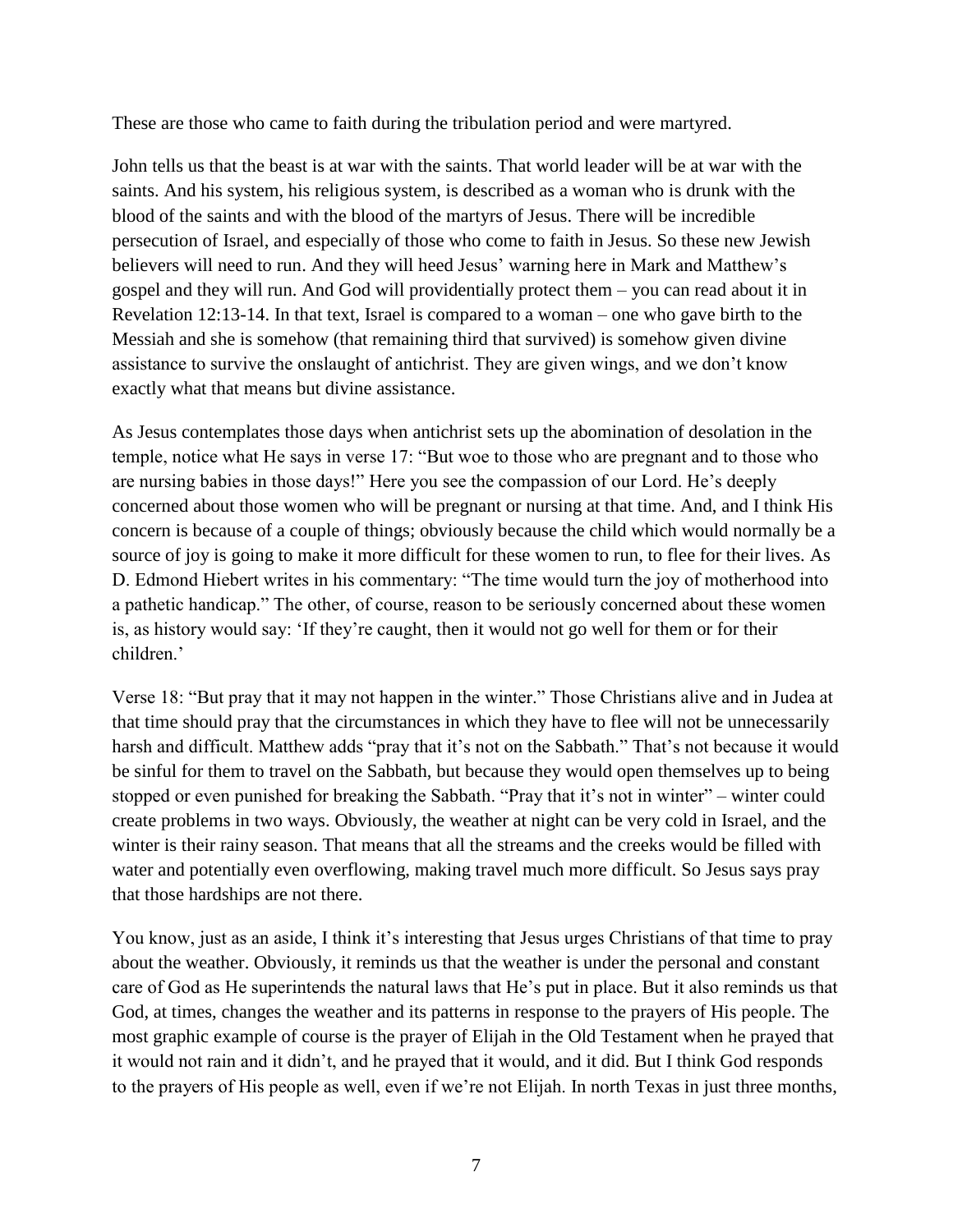three months, that they predicted would continue to be exceptionally dry, we have gone from extreme drought to normal. Personally I think that's a direct answer to the prayers of God's people.

But back to our text, Jesus says that the final three-and-a-half years of the tribulation will be a time of persecution for Israel, and especially for those in Israel who have become His followers. Those three-and-a-half years are also described as a time of unparalleled tribulation. Look at verse 19. We read this earlier: "For those days will be a time of tribulation such as has not occurred since the beginning of the creation which God created until now, and never will." The Greek word that's translated 'tribulation' here ('thlipsis') literally means 'a pressing together.' Both this Greek word and the corresponding Hebrew word graphically picture a person who is first limited, and then walled in, and finally, gradually squeezed until something has to give. It often speaks of the pressure that comes with persecution. This Greek word occurs some 16 times in the New Testament. Roughly 11 of those times it has to do with this general sense of pressure from various issues in life, sometimes from persecution. But when the Greek word 'thlipsis' is used in the study of last things, it refers to this future period of time. It's used this way five times in the New Testament, and two times the adjective 'great' is added to refer to the second half of that period of time. You can see it in Revelation 7:14 (we already looked at) and in Matthew 24, the parallel passage to Mark's Olivet Discourse: "For then there will be a great tribulation, such as has not occurred since the beginning of the world until now, nor ever will" – the parallel to verse 19 here in our text. It really is reminiscent, our Lord's words are, of Daniel. In Daniel 12:1, Daniel says: "Now at that time, Michael, the great prince who stands guard over the sons of your people, will arise. And there will be a time of distress such as never occurred since there was a nation until that time…" And he goes on to detail some of what happens later in that chapter. It's about this same period of time.

Now notice again in verse 19 what Jesus says about this time. He says there's never been a time like this since creation; not now and there never will be apart from this one period of time. Jesus spoke these words in 30 A.D., and nothing like He was describing had ever happened. And it'll only happen once in the future. What exactly will that tribulation look like? If you want to see it, if you really want to understand what that second half looks like, (and we don't have time to do that in our study here but) read Revelation. Read the sixth and seventh seals of Revelation, the seven trumpet judgments and the seven bowl judgments. That tells you what that period of history will be like. If you'd like, you can go back and listen online when I was doing a series on eschatology back a number of years ago now and not long after I came -- I went through the great tribulation. You can go back and listen to those messages and hear more specifically what happens, but it will be unparalleled in its pressure as God brings the pressure to bear and He begins to unleash the full pent-up fury of His holy anger.

And although it will be horrific, it will be shortened for the elect. Look at verse 20: "Unless the Lord had shortened those days, no life would have been saved; but for the sake of the elect,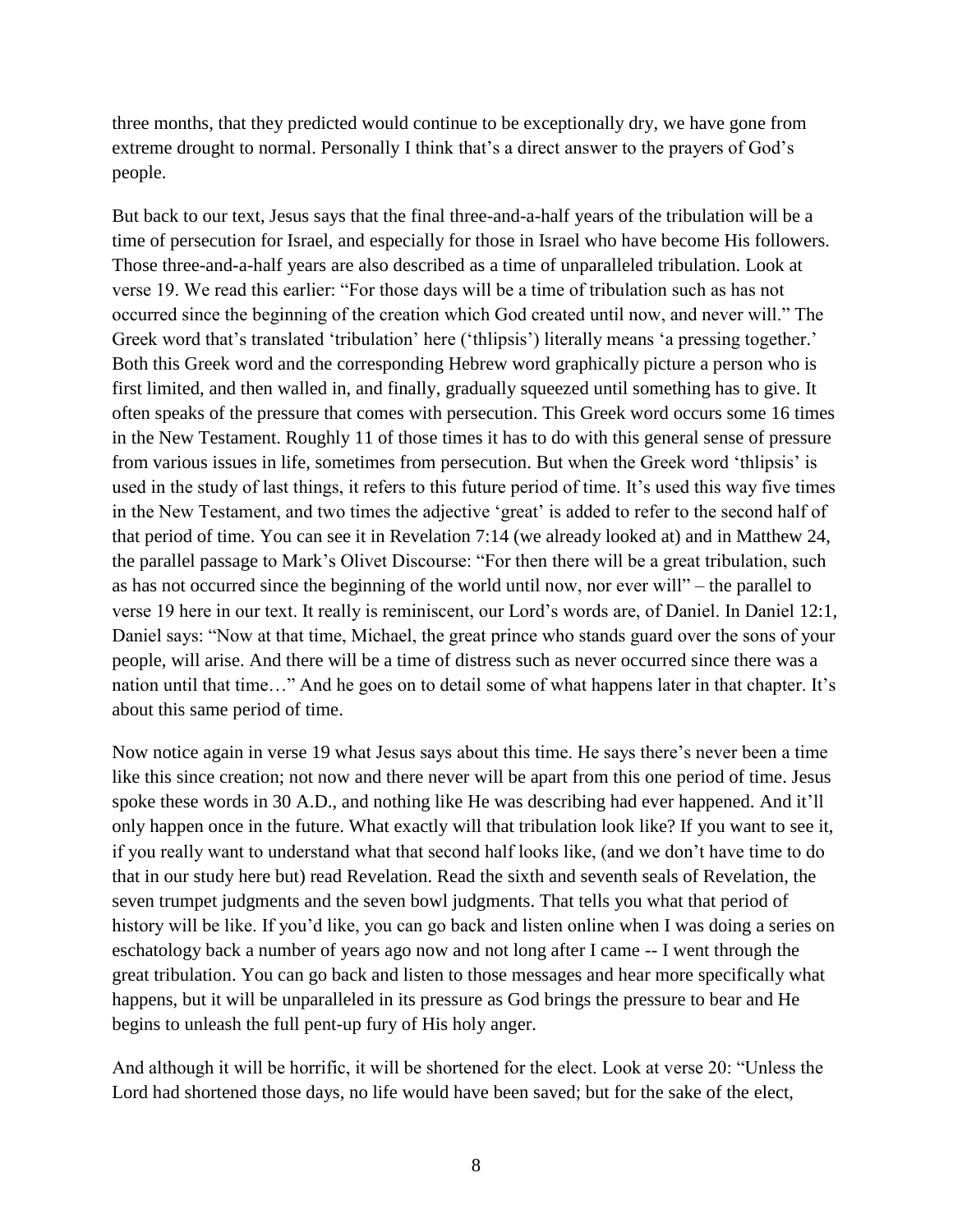whom He chose, He shortened the days." That's such an encouraging verse because as dark and as out of control as those times will appear, the sovereign Lord is still on His throne. In fact, the language implies that it was in the past that the Lord decreed to shorten those days. God determined, in eternity past, to artificially limit those days because if He didn't, no human life would be preserved. It would mean the destruction of the human race. And He decided to shorten them for the sake of His elect. The word simply means those whom He chose, and it's repeated for emphasis – those whom He has chosen for salvation and for Himself. This refers to those whom He has chosen and who eventually come to genuine faith during the tribulation period, and whom antichrist has not yet killed. God's looking out for them even in the midst of pouring out His judgment on the unbelieving world.

The great tribulation will also be filled with spiritual deception. Look at verse 21: "And then if anyone says to you, 'Behold, here is the Christ'; or, 'Behold, He is there'; do not believe him…" Matthew adds: "If they say to you, 'Behold, He's in the wilderness,' do not go out… 'Behold, He's in the inner rooms,' do not believe them." You know, what is remarkable to me about this text is how it shows the persistence of Satan in his agenda. Even as the second coming draws near, he will launch an all-out effort against Jesus' followers. Jesus' words here, by the way, even hint that these false Christs and these false prophets will infiltrate true believers, those who have fled for their lives. Even as they run and hide, Satan will relentlessly pursue them with lies designed to mislead them and perhaps even to flush them out of hiding.

Verse 22 goes on to say: "for false Christs ('pseudo-Christs', those who claim to be the Messiah; notice it's plural, more than one) and false prophets ('pseudo-prophets' literally, many who falsely claim to speak revelation from God) will arise, and they will show signs and wonders..." They will work signs and wonders. They'll work miracles. It's possible these will be done through deception, sleight of hand. It's also possible they'll be accomplished through the very real power of Satan. And 2 Thessalonians 2:9 describes the man of lawlessness: "the one whose coming is in accord with the activity of Satan, with all power and signs and false wonders…" And read Revelation 13 and you read about the miracles of the false prophet, the religious head of that system that the antichrist will set up.

Now why will Satan go to all this trouble? The chilling answer comes at the end of verse 22: "…in order to lead astray, if possible, the elect." Still that late in human history and with that few true believers still on the planet, those who've been saved during the tribulation period, he hopes to lead them astray. But don't you love those two little words – "if possible." It means it's not possible. It's impossible – not going to happen. "He who began a good work in you will be faithful to complete it until the day of Jesus Christ."

Now why shouldn't the Christians at that time believe those who say, 'The Messiah's over there. He's out in the wilderness. He's in this room. He's in this place.'? Why shouldn't they believe that? Well, listen to Matthew. Jesus added this statement in the Olivet Discourse and Matthew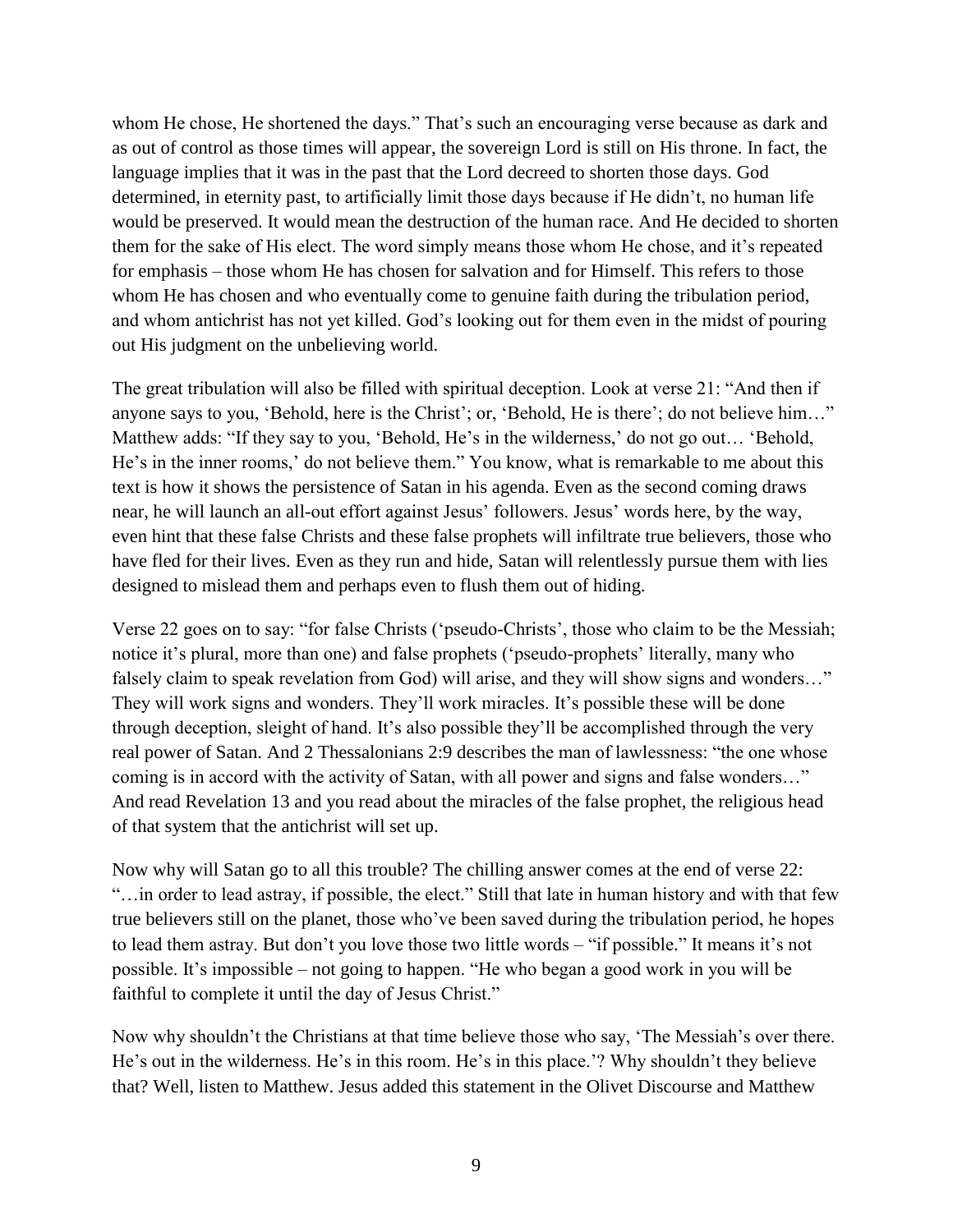records it for us. Matthew 24:27 – "For just as the lightning comes from the east and flashes even to the west, so will the coming of the Son of Man be." Don't believe them when they say: 'Oh, the Messiah is here and He's come secretly. You can go see Him. He's out in the wilderness. He's over here in this room. He's in this building.' Don't believe that. When He comes, it'll be just like lightning. It'll be visible to everyone. When a bolt of lightning flashes across the night sky, everybody sees it. In the same way, when Jesus really returns, you won't miss it. When the second coming happens, you will know. Everyone will know, and we'll see that unfold in the verses coming. What an amazing description of those three-and-a-half years.

Now before we look at the application for us, I want you to notice the application for those believers who will be living in those times. Verse 23: "But take heed; behold, I have told you everything in advance." Now remember, Jesus is talking to four of His apostles on Tuesday before His crucifixion - that raises a fascinating question. Why would Jesus tell the apostles this if they were not going to be there and He knew they weren't going to be there? Why would Jesus tell any Christians this if all Christians are going to be raptured before the tribulation? It's because, as we've already seen, there will be many who come to faith during the tribulation period, and this passage serves as a warning to help them. 'Beware,' Jesus says. 'Be careful. I've told you everything in advance. Don't be duped. Don't be surprised. I've told you everything you need to know to keep you from being led astray.' Think about this for a moment. Think about how encouraging this would be if you were one of those tribulation believers – if you had come to faith after the rapture, after the man of sin had been revealed and you had turned to the Scripture, you had come to genuine faith in Christ. And as things began to unfold and as the world began to unravel and as God began to unleash the fury of His wrath against this planet, you read this sermon and you came to what our Lord says. It would serve as a wonderful encouragement to you. God is still on His throne. History is unfolding just as Jesus said it would.

But don't forget that this passage is helpful for all Christians for all time because prophecy serves a spiritual purpose, even for those who won't experience its fulfillment. Why else, for example, would Isaiah prophesy the destruction of Judah by Babylon 150 years before it happened to people who wouldn't be there? It's because there are lessons to be learned. And that brings us to the question for us. How does this apply to us? We know how it applies, verse 23, to those who'll be alive then, but what about for us? Well, there are many different ways, and I'm sure the Spirit will apply it in ways I haven't thought of to your heart and life, but let me give you a couple of ideas. First of all, this passage reminds me that the justice of God demands that He deal with sin. He will judge the sin of the world as a whole in the tribulation period. He will literally unleash the full fury of His anger – righteous, holy anger – against sin. It has been pentup and stored, as Paul says in Romans 4, since the world was created, since He destroyed the world with a flood. But in that day, He will unleash it.

He will also judge every sin of every single person. If you aren't in Christ, understand this. I beg you to understand this. If you haven't genuinely come to faith in Christ, you will stand before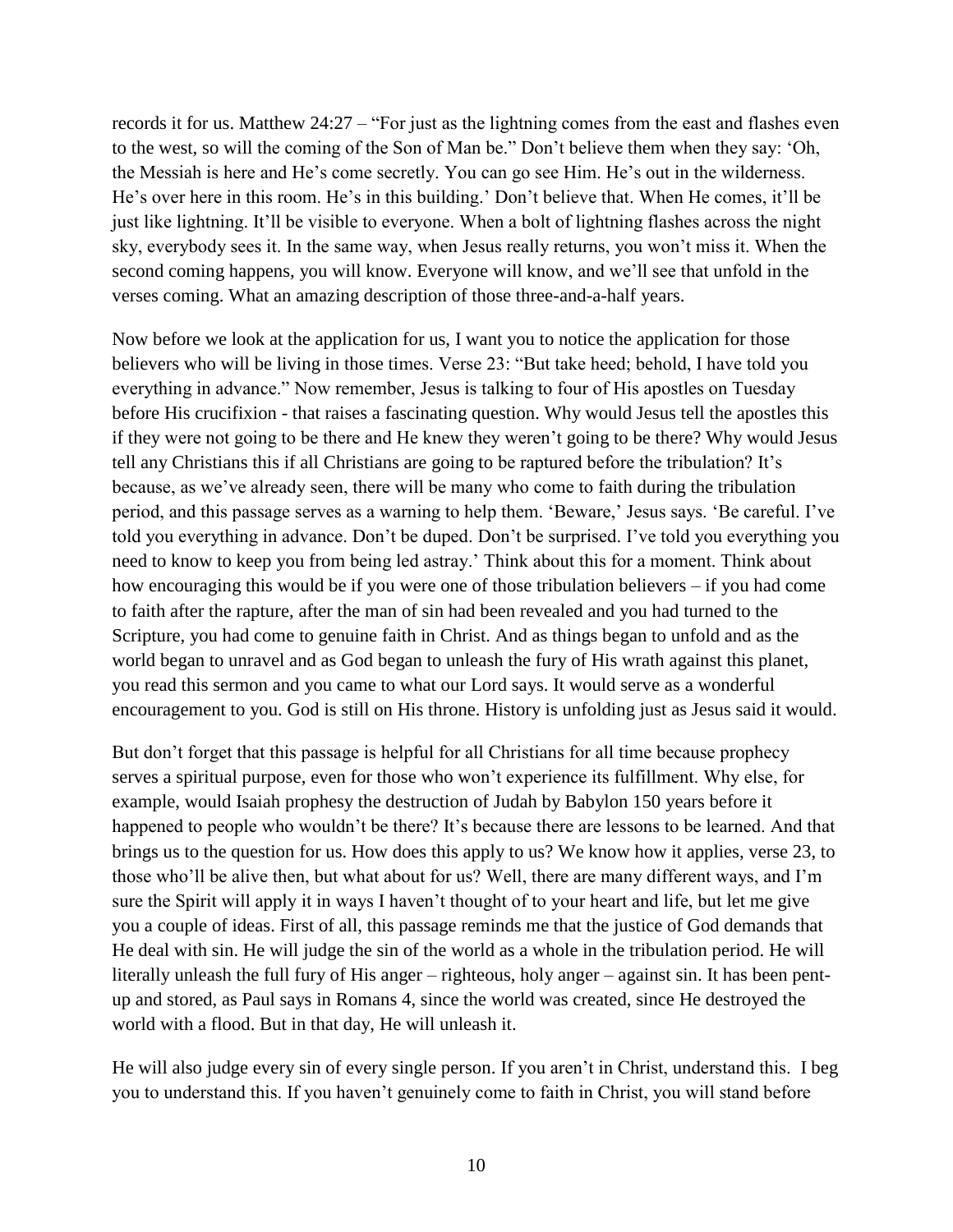Jesus Christ and you will experience the full fury of His wrath personally. That's why even during the tribulation they, they try to hide in the rocks and the caves of the mountains (Revelation tells us) to hide from the wrath of the Lamb. Look at what it looks like. Turn with me to Revelation chapter 20. Let me show you what it looks like on a very personal level. Revelation 20:11: "Then I saw a great white throne and Him who sat upon it, from whose presence earth and heaven fled away." In other words, the universe as we know it implodes and is destroyed and there's no place for them. In other words, at this moment, there is God and there is every living being that He created, every intelligent living being He created. And in this case, it's those who haven't believed in His Son who stand at this judgment. "I saw the dead, the great and the small (it doesn't matter what your station in life is), standing before the throne (one by one, sinner after sinner will stand before this majestic God and give an account), and the books were opened…" The implication there, 'the scrolls were opened,' has to do with the divine records. Not that God needs written records – this is given to give us insight into the fact that God knows everything. He knows every secret thought you've had. He knows every act you've committed. He knows everything that's ever gone on in your life. And out of the knowledge that He has of your life, if you're not in Christ, you will be judged. "…and another book was opened, which is the book of life; and the dead were judged from the things which were written in the books, according to their deeds. And the sea gave up the dead which were in it, and death and the grave gave up the dead which were in them; and they were judged, every one of them according to their deeds. Then death and Hades were thrown into the lake of fire. This is the second death, the lake of fire. (Verse 15) And if anyone's name was not found written in the book of life, he was thrown into the lake of fire." Don't lose sight of the reality that our loving, gracious God who extends forgiveness in His Son is a God of impeccable holiness and unbending justice, and every single sin will be punished. Every sin – not one sin you have ever committed will go unpunished. It will either be punished on Christ on the cross because you have embraced Him as Lord and Savior, or it will be punished personally on you forever.

There's a second lesson in this text, and that is that God has graciously chosen some sinners who deserve His judgment for salvation. I love that text in Revelation 7 we looked at earlier where it says there, there's this huge crowd (can't be numbered) of people from every tribe and tongue and people group on earth whom God has chosen for Himself and whom He redeems. You say how can I be sure that I'm chosen? The answer to that is are you willing to repent and believe. If you're willing to repent and believe, that's the assurance that you're chosen.

Thirdly, I love this: even as God judges the world for its rebellion, He continues to care for His own. He looks out for His own. He shortens the days for the sake of His own. He cares for them even in the middle of the outpouring of His wrath. They're sheltered, protected from that wrath. They may experience human persecution, but they will not suffer the wrath of God. As Paul says, Christ is the one "who rescues us from the wrath that's coming."